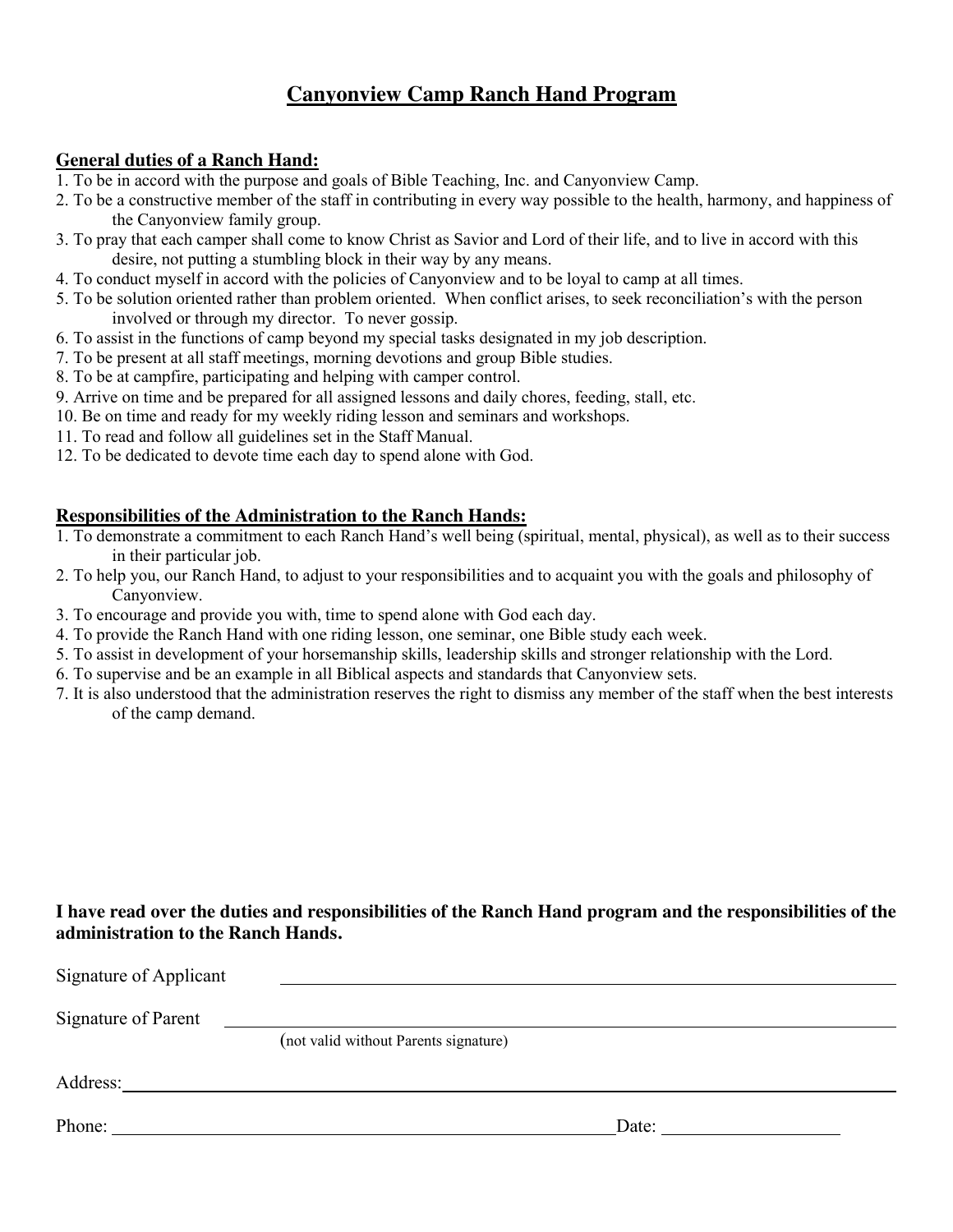# **Canyonview Camp Ranch Hand Health Release**

(Please attach additional sheets as necessary.)

|                                                                                                                                                                                                                                                                                                                                                                                                                                                                                                                                                                                                                          | Name<br>Date of Birth |  |                           |
|--------------------------------------------------------------------------------------------------------------------------------------------------------------------------------------------------------------------------------------------------------------------------------------------------------------------------------------------------------------------------------------------------------------------------------------------------------------------------------------------------------------------------------------------------------------------------------------------------------------------------|-----------------------|--|---------------------------|
|                                                                                                                                                                                                                                                                                                                                                                                                                                                                                                                                                                                                                          |                       |  |                           |
| street                                                                                                                                                                                                                                                                                                                                                                                                                                                                                                                                                                                                                   | city                  |  | $\overline{zip}$<br>state |
| Dates of last boosters: Tetanus Police Police Police Police Police Police Police Police Police Police Police Police Police Police Police Police Police Police Police Police Police Police Police Police Police Police Police P                                                                                                                                                                                                                                                                                                                                                                                           |                       |  |                           |
| Is child subject to: Asthma _____________________Hay fever: __________________________Diabetes: ______________________                                                                                                                                                                                                                                                                                                                                                                                                                                                                                                   |                       |  |                           |
|                                                                                                                                                                                                                                                                                                                                                                                                                                                                                                                                                                                                                          |                       |  |                           |
| Any allergic reactions to drugs, plants, animals, foods, etc. ( <i>List any applicable</i> ) <u>expression</u>                                                                                                                                                                                                                                                                                                                                                                                                                                                                                                           |                       |  |                           |
|                                                                                                                                                                                                                                                                                                                                                                                                                                                                                                                                                                                                                          |                       |  |                           |
|                                                                                                                                                                                                                                                                                                                                                                                                                                                                                                                                                                                                                          |                       |  |                           |
| Is child under psychiatric care?<br>If yes, please obtain doctor's signed permission to be a part<br>of this program.                                                                                                                                                                                                                                                                                                                                                                                                                                                                                                    |                       |  |                           |
| Your health ins. Co. & policy no. (if you have insurance)_______________________                                                                                                                                                                                                                                                                                                                                                                                                                                                                                                                                         |                       |  |                           |
| <b>Emergency Release Statement:</b> In case of emergency I understand that every effort will be made to contact me. However,<br>if I cannot be reached I hereby give permission to the physician selected by Canyonview Camp to hospitalize, secure proper<br>treatment for, and to order injection, anesthesia, or surgery for my child named above.                                                                                                                                                                                                                                                                    |                       |  |                           |
| <b>Liability statement:</b> Oregon recently passed the Inherent Risk Bill (HB 2650) which pertains to equine activities. The law<br>now states that those who choose to participate in equine activities assume an inherent risk. Horse's just because of their<br>size and temperament, can cause injury without incurring a liability for the owner. That is, a horse may step of someone's<br>foot or buck when stung by a bee. The primary responsibility of the owner is to provide a horse with matches the rider's<br>ability, provide good tack, and remove any hidden or dangerous obstacles from riding areas. |                       |  |                           |
| <b>Transportation Release:</b> As a parent, I give my permission to allow my child named above to ride in a vehicle for<br>fieldtrips and outings with the Ranch Hand Leader or any of the full-time Equestrian Center Staff.                                                                                                                                                                                                                                                                                                                                                                                            |                       |  |                           |
| Understanding these statements we, therefore sign our signatures:                                                                                                                                                                                                                                                                                                                                                                                                                                                                                                                                                        |                       |  |                           |
| Staff Applicant: Date: Date:                                                                                                                                                                                                                                                                                                                                                                                                                                                                                                                                                                                             |                       |  |                           |
| Applicant Parent: Date: Date:                                                                                                                                                                                                                                                                                                                                                                                                                                                                                                                                                                                            |                       |  |                           |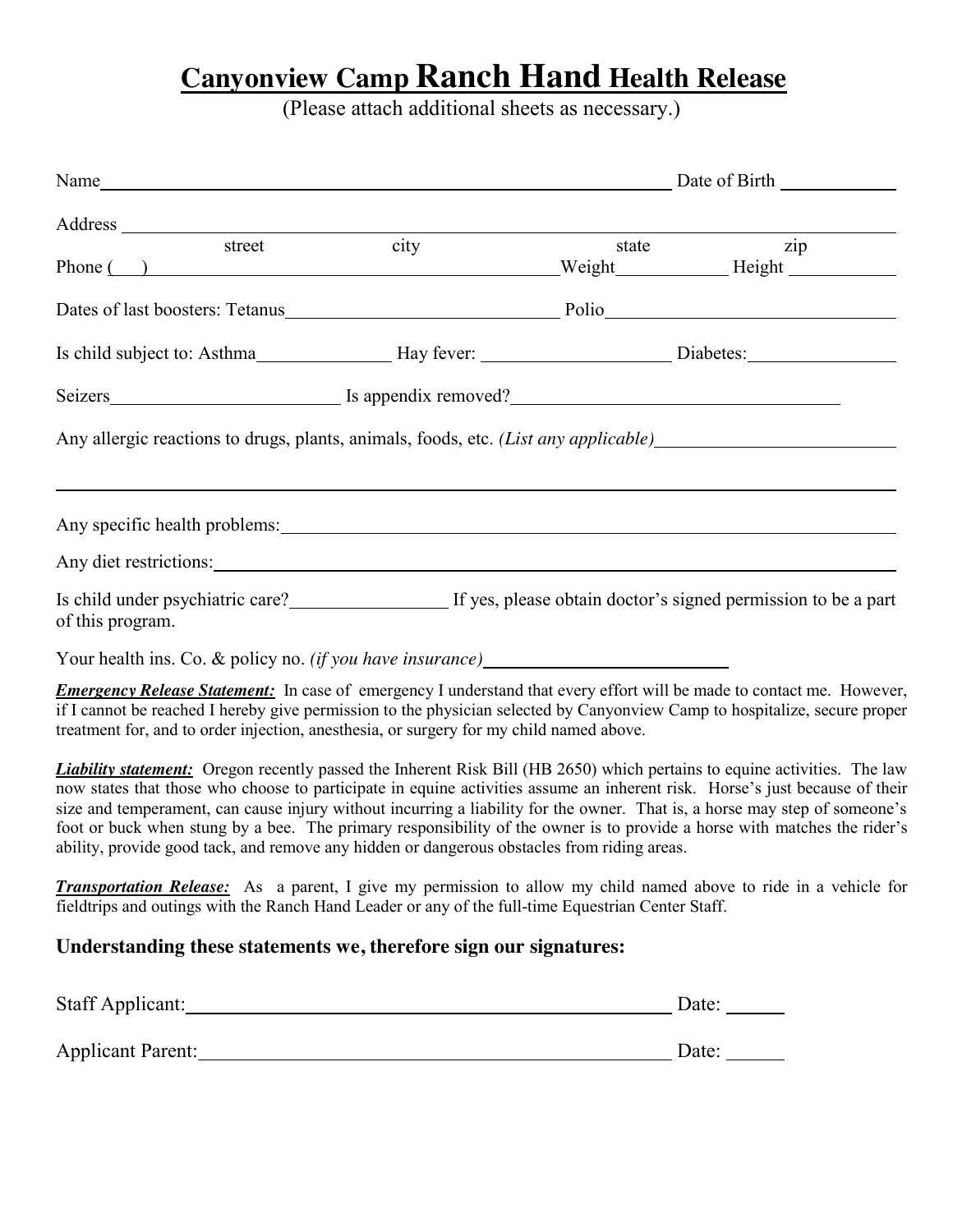# *Emergency Contact numbers:*

| Name Phone Phone |  |
|------------------|--|
|                  |  |
| Name             |  |
|                  |  |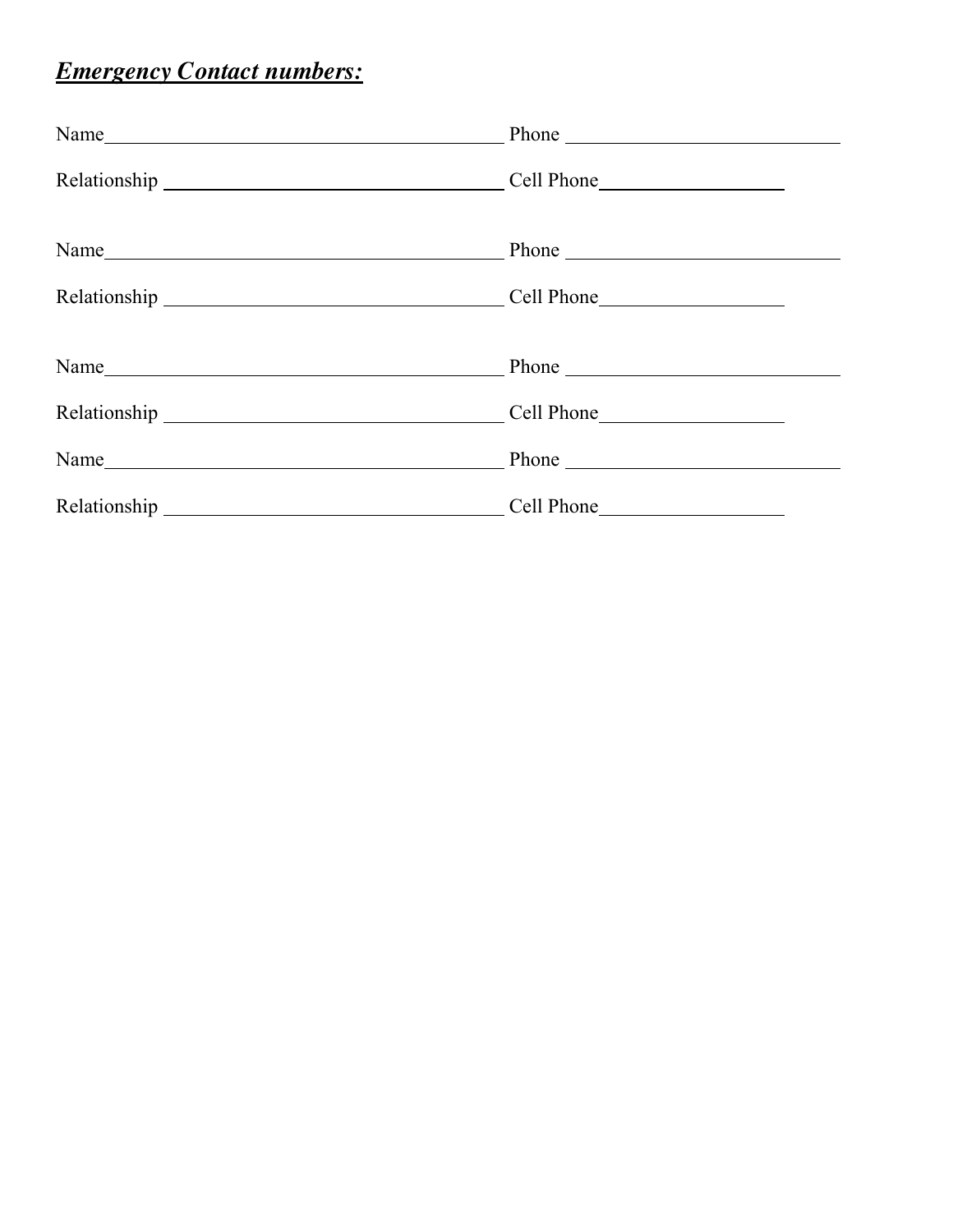Canyonview Camp

RECOMMENDATIONS FOR Ranch Hand Program

*To be completed by a* Teacher or Employer *(Non-family members. Use peers only if they are former Canyonview staff.)*

APPLICANT'S NAME:

RETURN TO: Ranch Hand Program CANYONVIEW CAMP Post Office Box 128 Silverton, Oregon 97381

ADDRESS: CITY: STATE: ZIP:

APPLYING FOR THE POSITION OF A **RANCH HAND**.

The above named person is applying for staff at Canyonview Camp. The personal information requested below will supplement that provided by personal interview. It is of great importance to us to obtain objective and valid statements from persons who have some personal knowledge of the applicant's ability and characteristics.

The early return of this form will be appreciated as it will expedite the processing of this candidate's application. Any information, which you give us, will be regarded as *strictly confidential.* Please send this form directly to *Canyonview Camp.*

**1.** How long have you known the applicant? In what capacity?

2. Is the applicant a Christian? Has the applicant ever shared his/her personal commitment with you?

- **3.** If the applicant were to be hired at Canyonview, what do you think the attitudes, feelings, or comments from their parents or other relatives might be?
- **4.** Please list one positive and one negative characteristic of the applicant. Positive Negative Negative Negative Negative Negative Negative Negative Negative Negative Negative Negative Negative Negative Negative Negative Negative Negative Negative Negative Negative Negative Negative Negative Negati

**5.** Are you recommending the applicant because of what they can contribute to our camping program? *Or* because of what we can do for him/her?  $\Box$  *Or* both?  $\Box$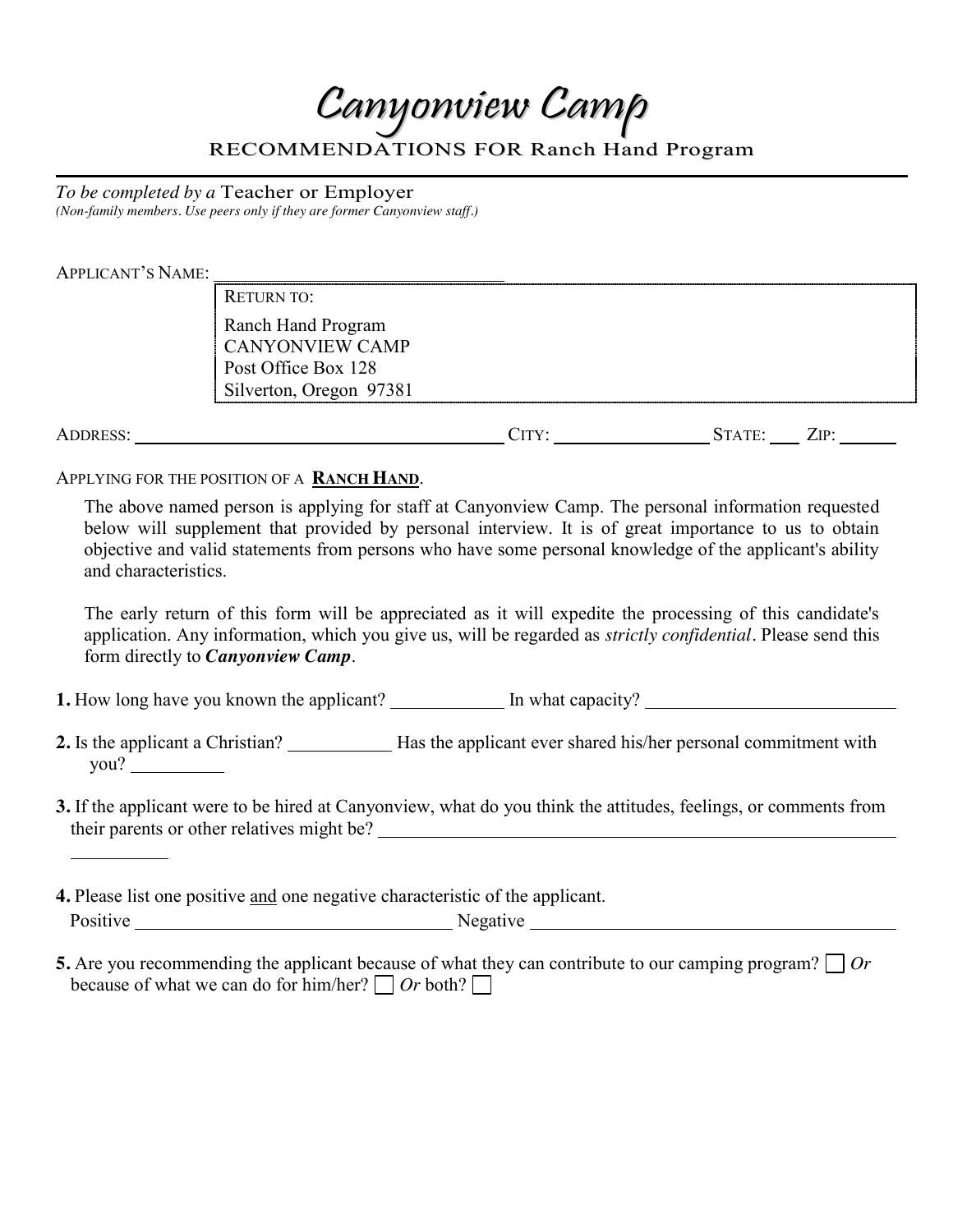**6.** Please check **one** of the following blanks that best describes the applicant. *Your comments are very valuable to us.* The applicant is:

|                                                 | Generally |  | Sometimes Not Often | Comments |
|-------------------------------------------------|-----------|--|---------------------|----------|
| Able to follow instructions                     |           |  |                     |          |
| Loyal                                           |           |  |                     |          |
| Outgoing and friendly                           |           |  |                     |          |
| An able leader of others                        |           |  |                     |          |
| Consistent in Christian testimony               |           |  |                     |          |
| Disciplined in personal habits                  |           |  |                     |          |
| Enthusiastic                                    |           |  |                     |          |
| Able to adjust to different situations          |           |  |                     |          |
| Able to cope with other's problems              |           |  |                     |          |
|                                                 |           |  |                     |          |
| Easily offended                                 |           |  |                     |          |
| Inclination to criticize others                 |           |  |                     |          |
| Sometimes<br>Not Often<br>Generally<br>Comments |           |  |                     |          |
| Moody                                           |           |  |                     |          |
| Talkative                                       |           |  |                     |          |
| Able to work in a team situation                |           |  |                     |          |
|                                                 |           |  |                     |          |
|                                                 |           |  |                     |          |

**7.** Please grade the applicant **1**, **2**, **3**, *or* **4** on the following characteristics and traits: **1** *Superior*; **2** *Above average*; **3** *Average*; **4** *Weak in that area*. Please evaluate the applicant in relationship to his/her own age group.

| Personal appearance     | Courtesy                            |
|-------------------------|-------------------------------------|
| Tact                    | Honesty and personal integrity      |
| Physical condition      | Willingness                         |
| Dependability           | Punctuality                         |
| Judgment                | Initial impression                  |
| Ability to make friends | Proper attitude toward opposite sex |
| Sense of humor          | Proper attitude toward authority    |
| Initiative              | Attitude toward hard work           |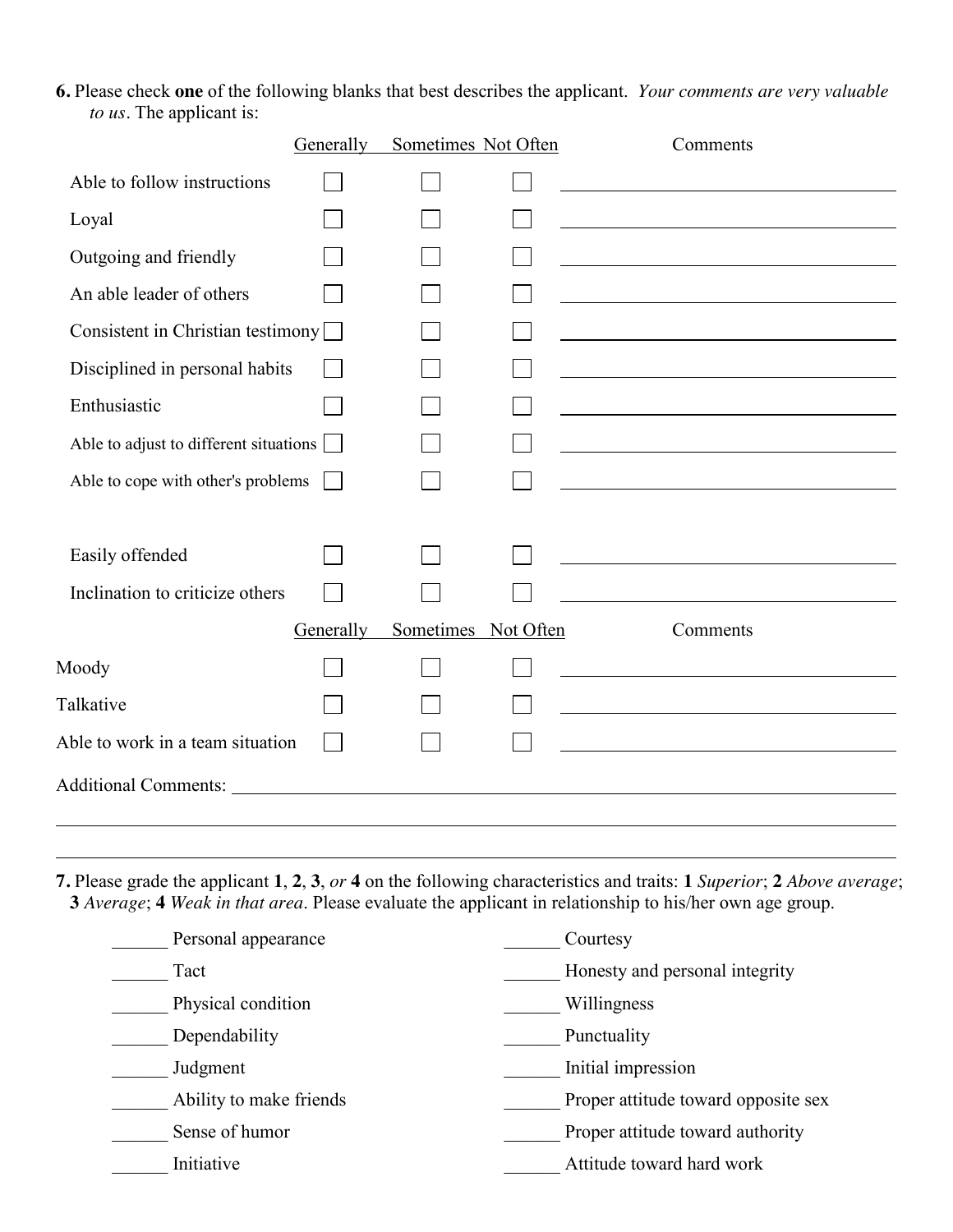8. To your knowledge has this person ever been charged with or convicted of any criminal offense? \_\_\_\_\_\_\_\_ If yes, give the state or county where offense occurred (*if known*).

| 9. Please check your choice of recommendation: |                                   |
|------------------------------------------------|-----------------------------------|
| I strongly recommend                           | I recommend with some reservation |
| I recommend                                    | I do not recommend                |
|                                                |                                   |
|                                                |                                   |
|                                                |                                   |
|                                                | NAME (Print)                      |
|                                                | <b>DATE</b>                       |
| POSITION & ORGANIZATION                        |                                   |

Thank you for your assistance! ~ Personnel Office and the Canyonview Ranch Hand Program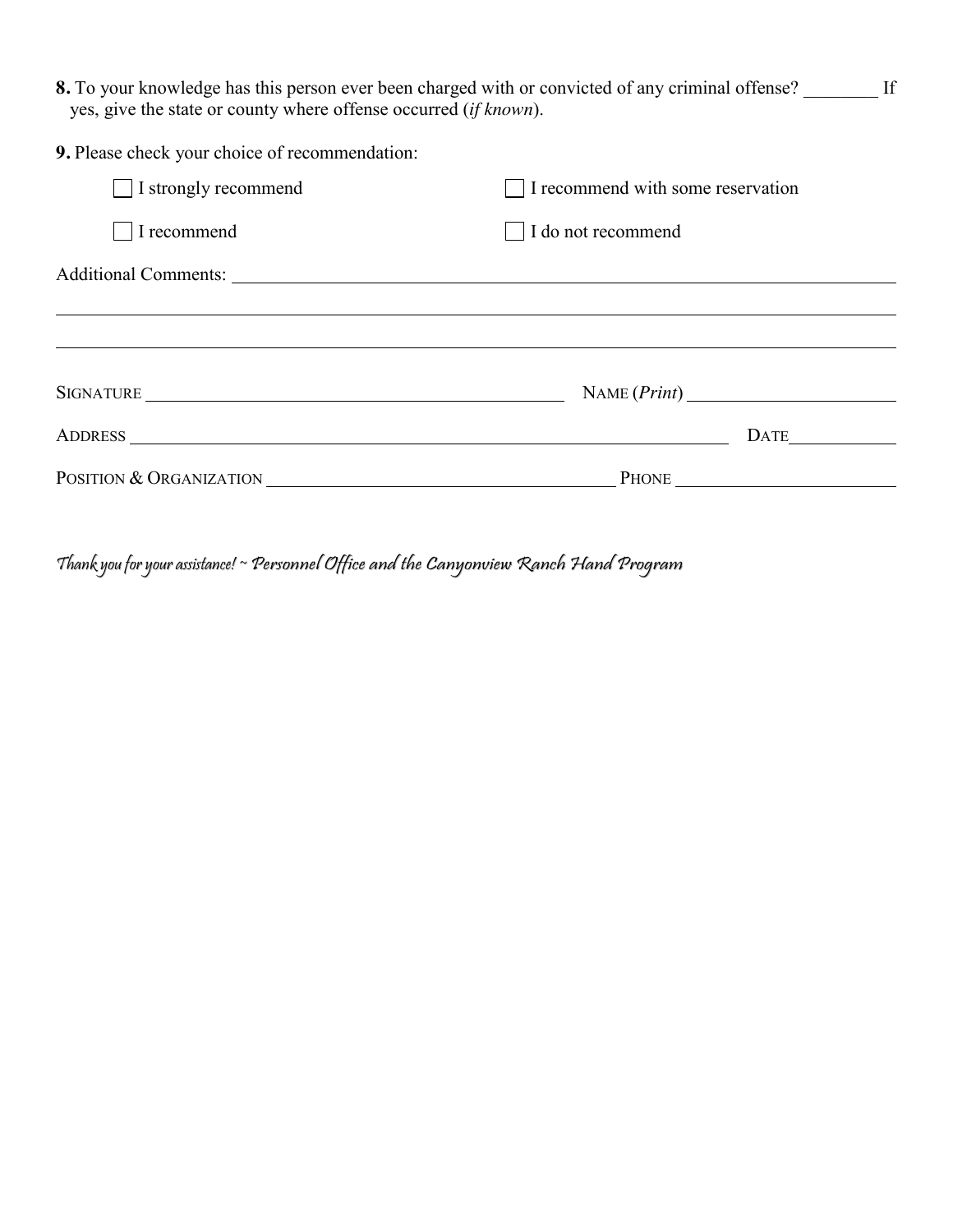Canyonview Camp

RECOMMENDATIONS FOR Ranch Hand Program

*To be completed by a* **Pastor or Youth Pastor** *(Non-family members. Use peers only if they are former Canyonview staff.)*

### **Return TO;** Ranch Hand Program CANYONVIEW CAMP Post Office Box 128 Silverton, OR 97381 APPLICANT'S NAME: ADDRESS: CITY: STATE: ZIP:

The above named person is applying for staff at Canyonview Camp. The personal information requested below will supplement that provided by personal interview. It is of great importance to us to obtain objective and valid statements from persons who have some personal knowledge of the applicant's ability and characteristics.

The early return of this form will be appreciated as it will expedite the processing of this candidate's application. Any information, which you give us, will be regarded as *strictly confidential.* Please send this form directly to *Canyonview Camp.*

**1.** How long have you known the applicant? In what capacity? In what capacity?

- 2. Is the applicant a Christian? Has the applicant ever shared his/her personal commitment with you?
- **3.** If the applicant were to be hired at Canyonview, what do you think the attitudes, feelings, or comments from their parents or other relatives might be?
- **4.** Please list one positive and one negative characteristic of the applicant. Positive Negative Negative Negative Negative Negative Negative Negative Negative Negative Negative Negative Negative Negative Negative Negative Negative Negative Negative Negative Negative Negative Negative Negative Negati
- **5.** Are you recommending the applicant because of what they can contribute to our camping program? *Or* because of what we can do for him/her?  $\Box$  *Or* both?  $\Box$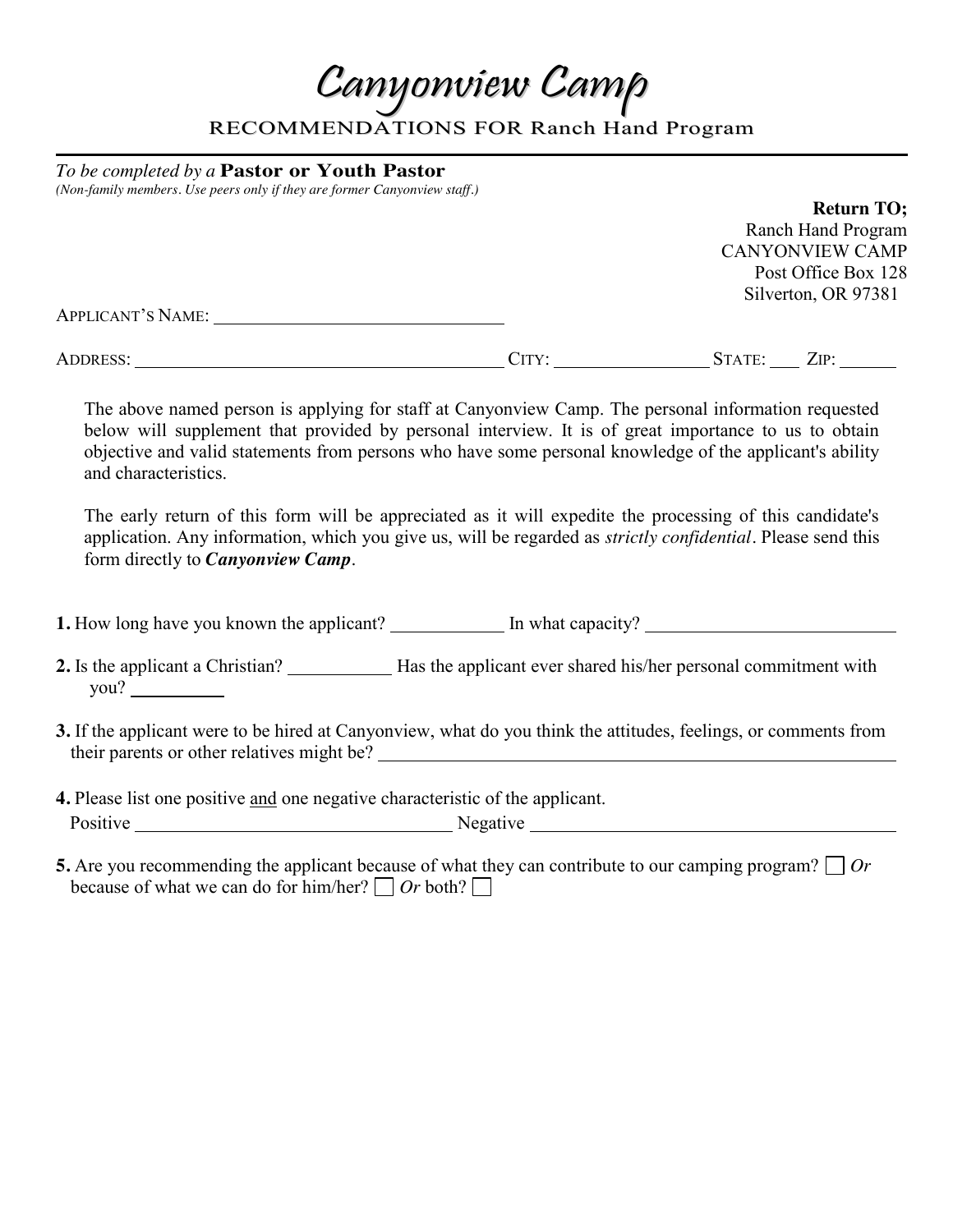**6.** Please check **one** of the following blanks that best describes the applicant. *Your comments are very valuable to us.* The applicant is:

|                                        | Generally | Sometimes Not Often | Comments                                                                                                                                                                                                                         |
|----------------------------------------|-----------|---------------------|----------------------------------------------------------------------------------------------------------------------------------------------------------------------------------------------------------------------------------|
| Able to follow instructions            |           |                     |                                                                                                                                                                                                                                  |
| Loyal                                  |           |                     |                                                                                                                                                                                                                                  |
| Outgoing and friendly                  |           |                     | <u> 1989 - Johann Barn, mars eta bainar eta baina eta baina eta baina eta baina eta baina eta baina eta baina e</u>                                                                                                              |
| An able leader of others               |           |                     |                                                                                                                                                                                                                                  |
| Consistent in Christian testimony      |           |                     |                                                                                                                                                                                                                                  |
| Disciplined in personal habits         |           |                     |                                                                                                                                                                                                                                  |
| Enthusiastic                           |           |                     |                                                                                                                                                                                                                                  |
| Able to adjust to different situations |           |                     |                                                                                                                                                                                                                                  |
| Able to cope with other's problems     |           |                     |                                                                                                                                                                                                                                  |
| Easily offended                        |           |                     |                                                                                                                                                                                                                                  |
| Inclination to criticize others        |           |                     |                                                                                                                                                                                                                                  |
|                                        | Generally | Sometimes Not Often | Comments                                                                                                                                                                                                                         |
| Moody                                  |           |                     |                                                                                                                                                                                                                                  |
| Talkative                              |           |                     |                                                                                                                                                                                                                                  |
| Able to work in a team situation       |           |                     |                                                                                                                                                                                                                                  |
|                                        |           |                     | 7. Please grade the applicant 1, 2, 3, or 4 on the following characteristics and traits: 1 Superior; 2 Above average;<br>3 Average; 4 Weak in that area. Please evaluate the applicant in relationship to his/her own age group. |
| Personal appearance                    |           |                     | Courtesy                                                                                                                                                                                                                         |

| Personal appearance     | Courtesy                            |
|-------------------------|-------------------------------------|
| Tact                    | Honesty and personal integrity      |
| Physical condition      | Willingness                         |
| Dependability           | Punctuality                         |
| Judgment                | Initial impression                  |
| Ability to make friends | Proper attitude toward opposite sex |
| Sense of humor          | Proper attitude toward authority    |
| Initiative              | Attitude toward hard work           |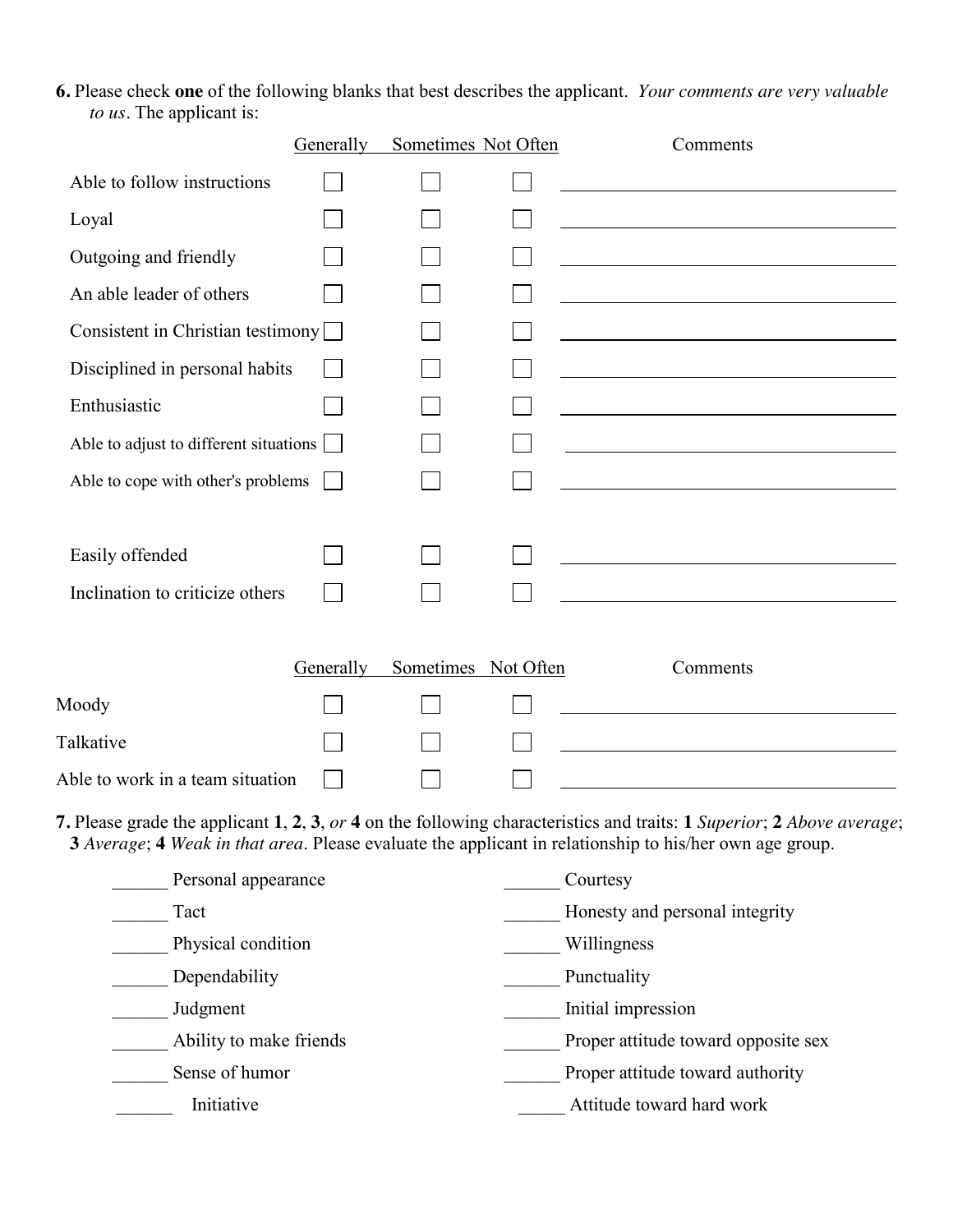- **8.** Please briefly answer the following questions:
	- **A.** How has the applicant been involved in your church?

**B.** Would you consider them spiritually equipped to assist in shepherding, leading and teaching children younger than them?

Explain.

**C.** Is their Christian testimony consistent? How or how not?

**D.** Does the applicant display the heart of a servant? How or how not?